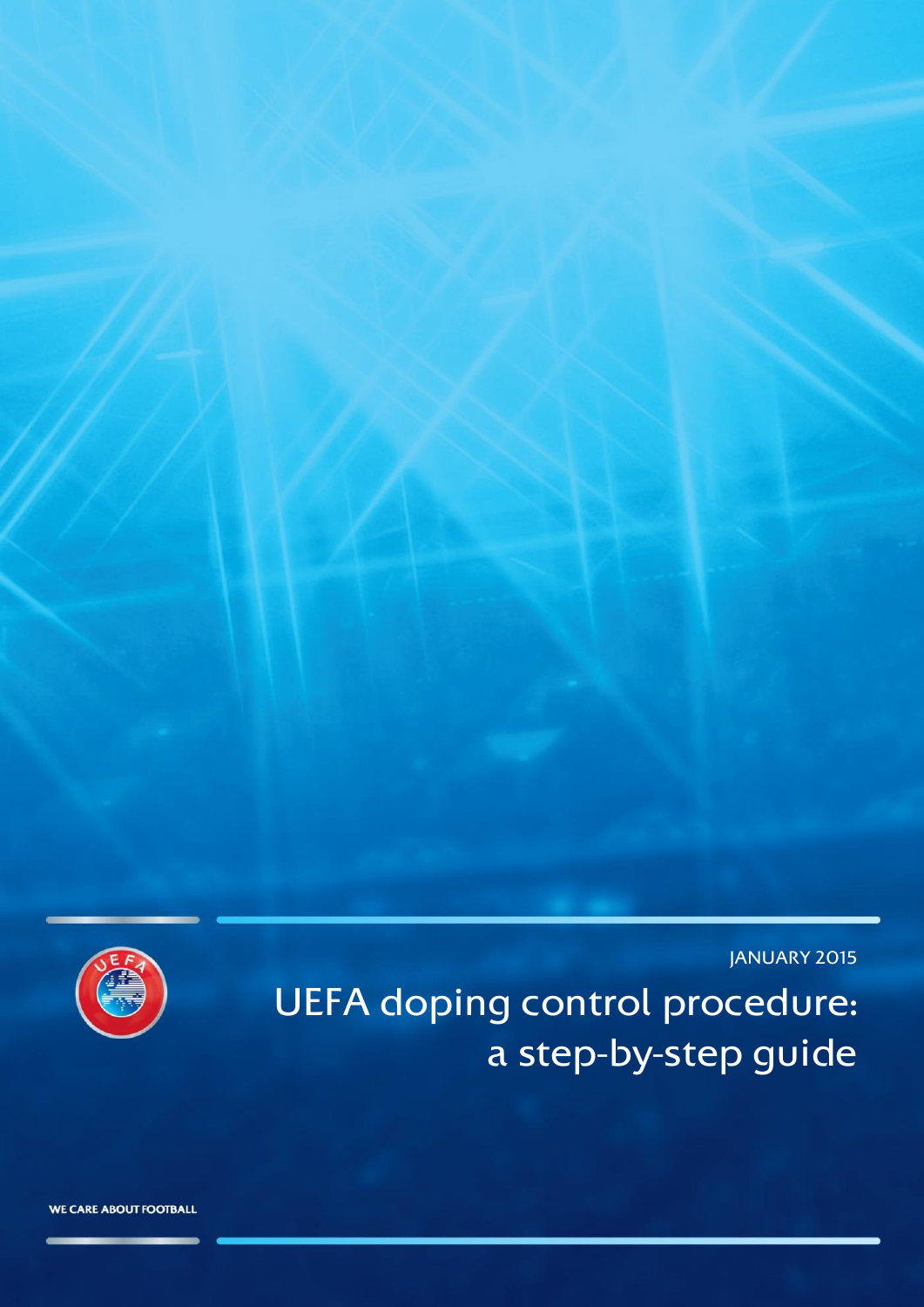## **CONTENTS**

- 1. Player selection
- 2. Notification of doping control
- 3. In the doping control station
- 4. Blood samples
- 5. Urine samples: sample provision
- 6. Urine samples: selection of bottles
- 7. Urine samples: dividing the sample
- 8. Urine samples: measurement of specific gravity (S/G)
- 9. Paperwork doping control (D2) form
- 10. Urine samples: partial sample procedure
- 11. Injured players; red card; players refusing to undergo a doping control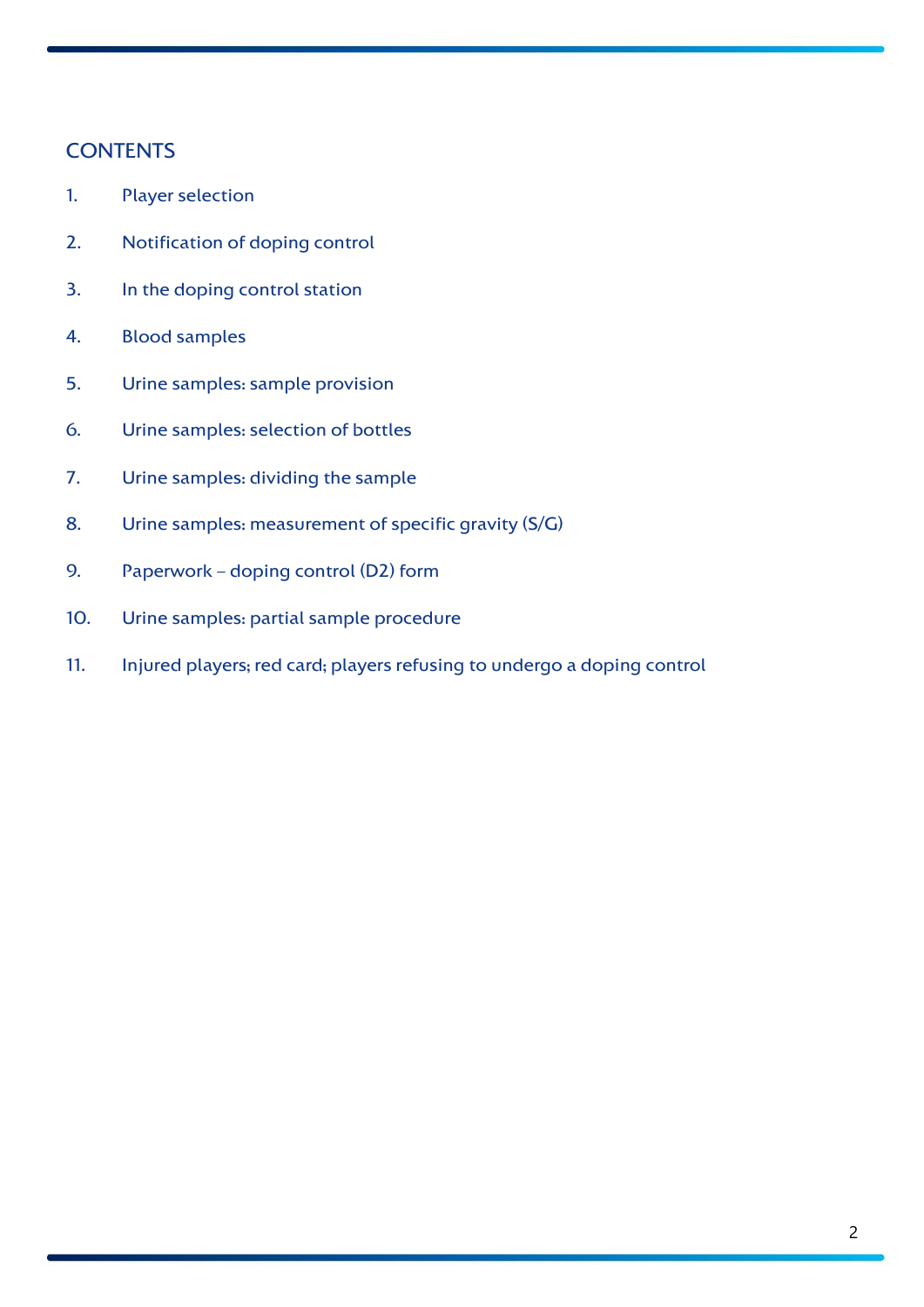# 1. PLAYER SELECTION

- a) Players are selected for doping control either via a random draw conducted by the UEFA Doping Control Officer (DCO), witnessed by team representatives, or according to selection criteria determined in advance by UEFA, including target testing.
- b) Any player may be selected for doping control by the DCO in addition to the players chosen in the selection draw. This includes players who are replaced after sustaining an injury in the warm-up.
- c) Teams are notified of which players will be tested fifteen minutes before the end of the match.



- d) During the doping control a player may have to provide:
	- i. Only a urine sample
	- ii. Only a blood sample
	- iii. Both urine and blood samples

If both urine and blood samples are to be collected from the players, there will be two DCOs – one to collect the urine samples and one to collect the blood.

### 2. NOTIFICATION OF DOPING CONTROL

- a) At the end of the match when leaving the pitch, the selected players will be notified that they have to undergo a doping control. The team doctor will usually do this but sometimes it will be the DCO or an official chaperone. The players must sign the notification section of the doping control (D2) form to acknowledge that they have been notified of their obligation to undergo a doping control.
- b) After notification, players must report directly to the doping control station. They are permitted to give flash interviews in the tunnel area but may **not** return to their dressing room. If a player needs personal belongings or a change of kit, the team doctor or other team representative can bring these to the doping control station.
- c) Once in the doping control station, a player may not leave without the express permission of the DCO. If permitted to leave, the player will be escorted at all times by a chaperone or by a UEFA official.
- d) In all cases the club or association is responsible for ensuring that their selected players report **directly and without delay** to the doping control station as soon as the match has ended.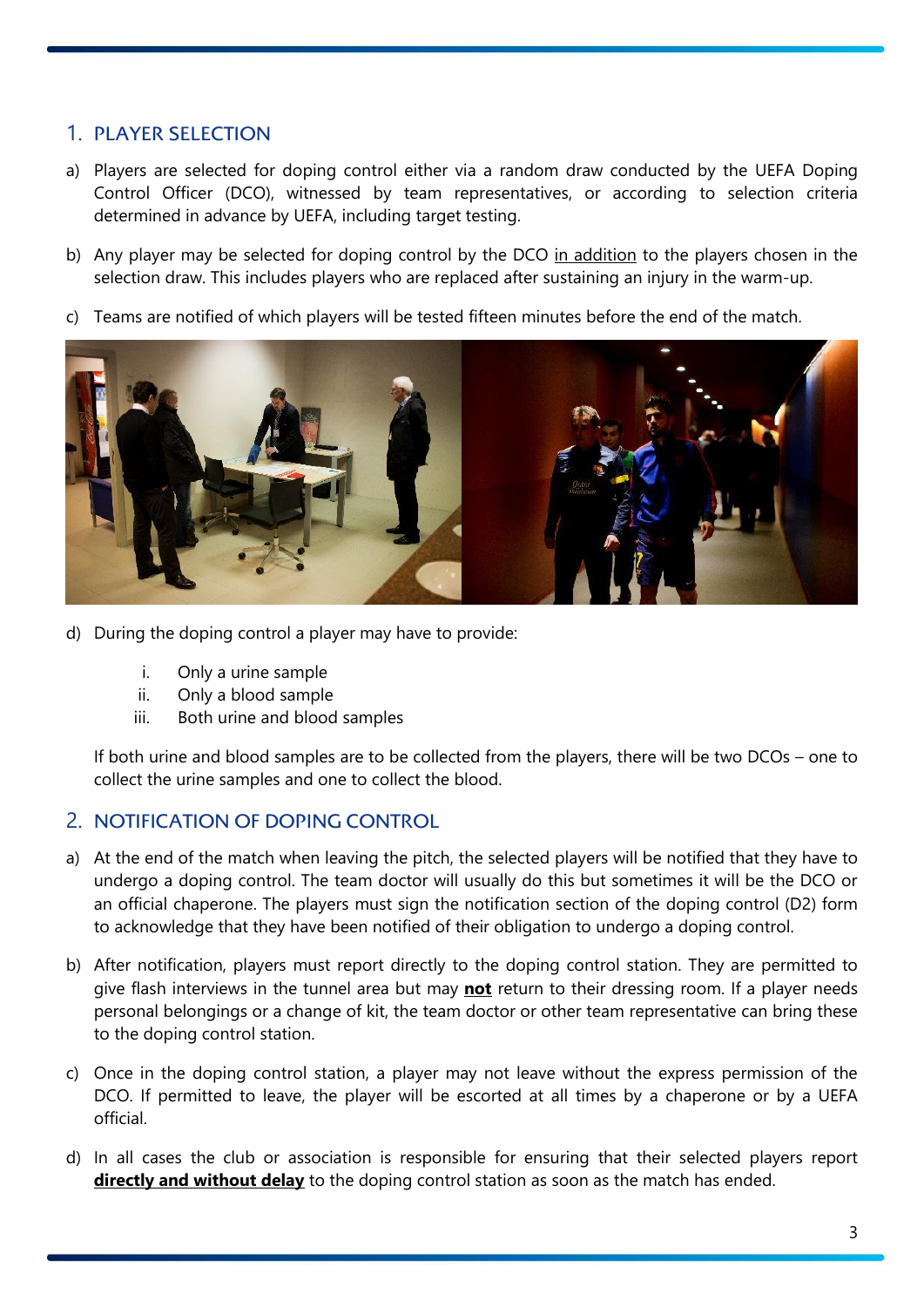# 3. IN THE DOPING CONTROL STATION

- a) In the doping control station, the players may be asked by the DCO to identify themselves by means of their passport or other photo ID.
- b) The DCO explains the doping control procedure to the players and, if necessary, their team doctors. If a player refuses to give a sample, of either blood or urine, they can be suspended from football for four years.
- c) The team doctor must complete the declaration of medication section of the D2 form for each player upon arrival in the doping control station (see section 9).



- d) The players remain in the waiting area of the doping control station until they are ready to provide a sample. Sealed caffeine-free and alcohol-free drinks are provided for the players, although they may also consume, at their own risk, their own drinks or food brought to the doping control station. Alcohol is not permitted in the doping control station.
- e) Players may use mobile devices in the waiting area of the doping control station but are not permitted to take any photographs.
- f) Smoking is not permitted in the doping control station.

# 4. BLOOD SAMPLES

- a) If players are required to provide urine and blood samples, they would normally give the blood samples first.
- b) Players must remain seated and relaxed for at least ten minutes before providing a blood sample.
- c) When the UEFA Blood Collection Officer (BCO) indicates it is time for the player to give a sample, the player chooses the sample collection kit and checks that it is clean and intact. The BCO then assembles the kit in sight of the player.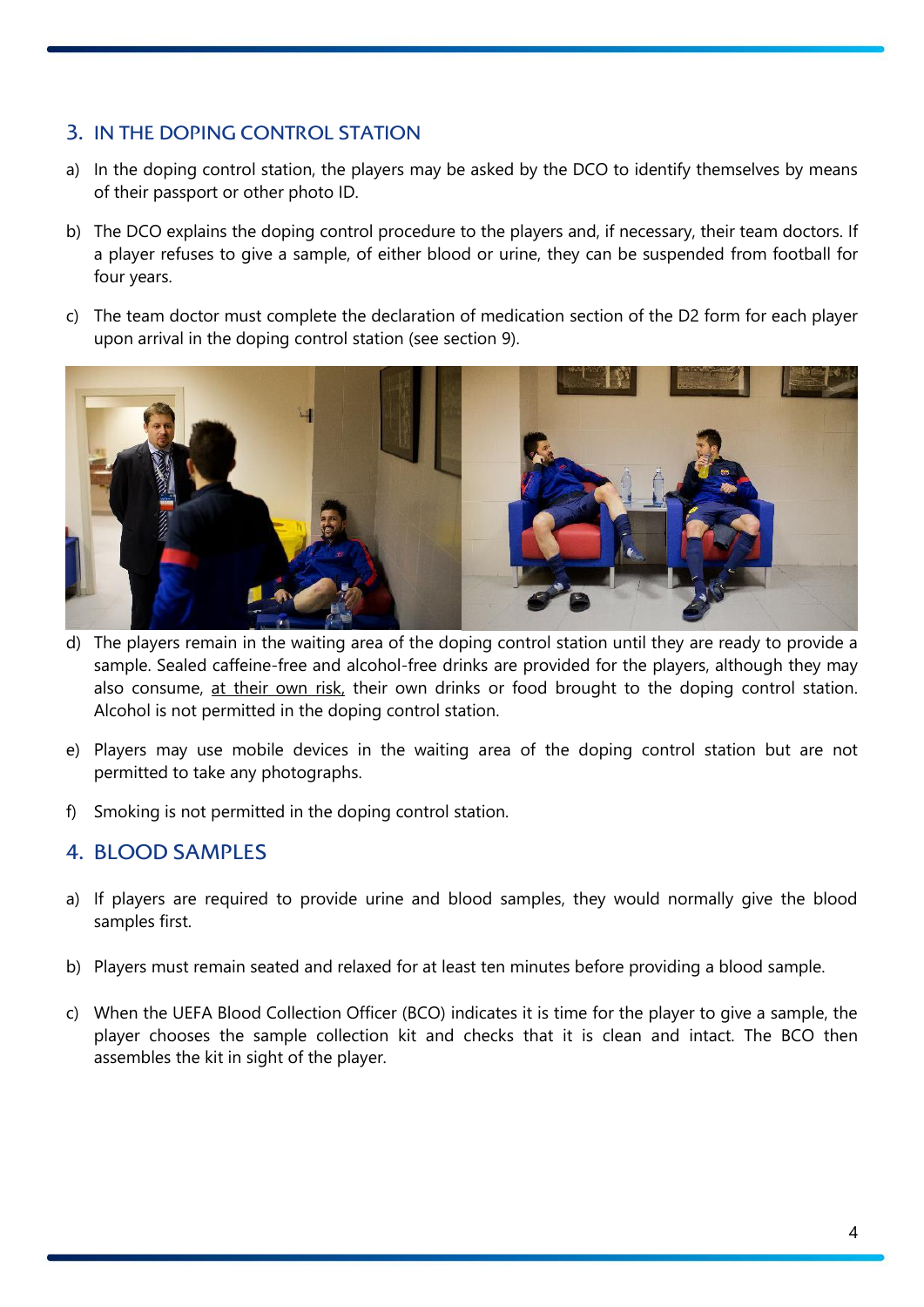d) The BCO assesses the most suitable arm from which to collect blood; this will usually be the player's non-dominant arm. If necessary, the BCO places a tourniquet around the arm.



- e) The skin at the puncture site is cleaned with a sterile swab before the BCO inserts the needle into the vein and draws the required amount of blood.
- f) The BCO removes the needle from the player's arm and places a pad over the puncture site. The player presses firmly on the pad.
- g) The player then chooses a sample container kit from the selection available and checks that it is intact and that the numbers on both containers (A and B) are the same.
- h) The BCO places a blood sample into each of the sample containers. The BCO then closes the containers tightly before both the player and BCO check that they are properly sealed.



- i) The sealed sample containers are kept at room temperature until all players have been tested, when they are then placed in a secure cool box for transportation to the laboratory.
- j) If, for any reason, the BCO is unable to draw sufficient blood from his first attempt, he tries again and makes a maximum of three attempts to collect the required sample. No more than three attempts to insert a needle into a player's arm shall be made. If, after three attempts, the BCO has still not drawn the required blood he shall terminate the blood sample collection.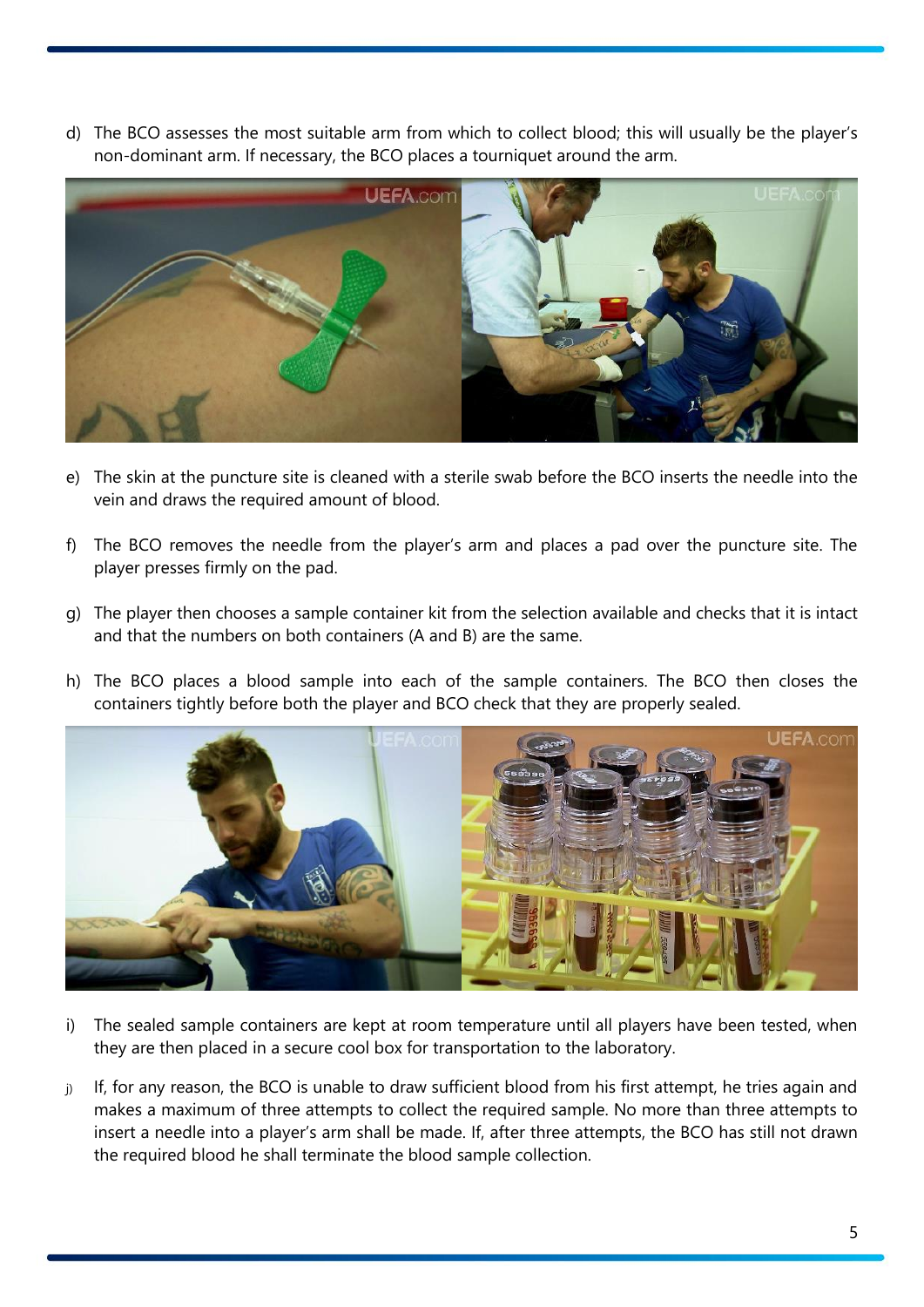## 5. URINE SAMPLES: SAMPLE PROVISION

a) When the player is ready to provide a urine sample, the DCO instructs them to rinse their hands under a tap.



- b) The player then selects a sealed collection beaker, and provides a urine sample in the toilet cubicle under the constant observation of the DCO. All UEFA DCOs are medical doctors.
- c) A minimum volume of 90ml is required. If the player provides less, the partial sample procedure which is described in step 10 must be followed.

#### 6. URINE SAMPLES: SELECTION OF BOTTLES

- a) Having provided a sample of at least 90ml, the player selects a sealed bottle container with individual code numbers. The container's plastic seal must be intact; if it is not, an alternative container must be used.
- b) The player breaks the seal on the bottle container to obtain the two bottles A and B.
- c) Both the player and the DCO should check that the bottles are in proper condition and intact, and that all the numbers of each kit component are identical.



#### 7. URINE SAMPLES: DIVIDING THE SAMPLE

a) 60ml of the urine is poured into the A bottle, and 30 ml into the B bottle. The player can pour this themselves or ask the DCO to do it on their behalf.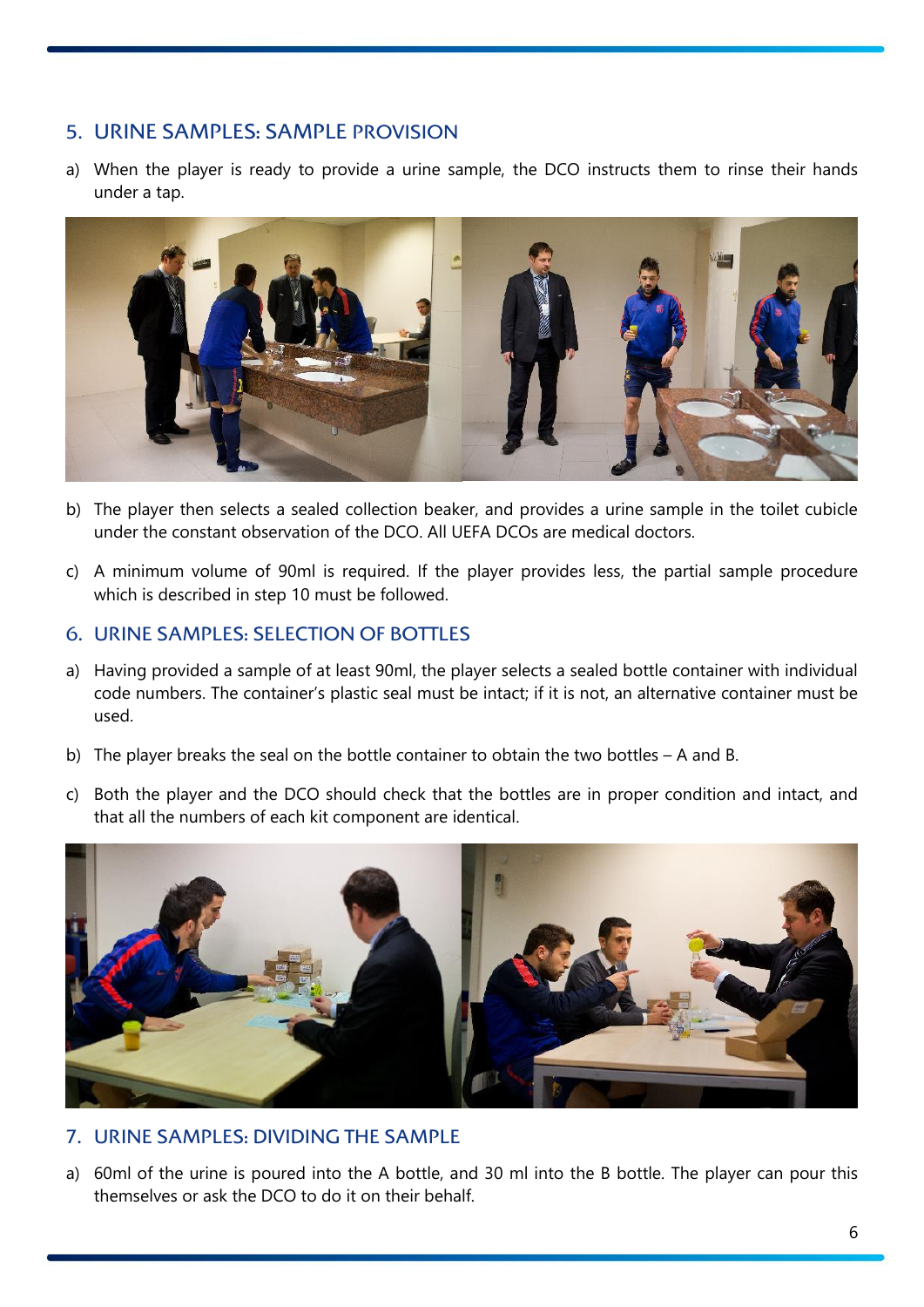- b) A sufficient volume of urine should be left in the collection beaker to allow the DCO to test the specific gravity (density) of the sample.
- c) The bottles are closed. When the lids cannot be tightened further, the player checks that no urine can leak out by tipping the bottles upside down.
- d) The player should make a final check to be sure that the code numbers on the bottles and the bottle caps match those recorded on the doping control (D2) form.
- e) The DCO seals each bottle inside a plastic bag and places them back into the cardboard container.

#### 8. URINE SAMPLES: MEASUREMENT OF SPECIFIC GRAVITY (S/G)

a) The DCO uses a refractometer to measure the specific gravity (density) of the sample. If the specific gravity of the sample is lower than 1.005, the player will have to continue to give samples until a suitable specific gravity is reached.



#### 9. PAPERWORK – DOPING CONTROL (D2) FORM

All the details of the doping control, both blood and urine samples, are recorded on a single form made up of several sections, each of which must be completed:

#### SECTION 1. PLAYER INFORMATION

a) This section is completed by the DCO before the doping control starts. The details must be checked by the player.

#### SECTION 2. PLAYER NOTIFICATION

a) The DCO, team representative and the player must sign this notification. In signing, the player indicates that they are aware they must provide a sample and that they know the consequences of refusing to provide one.

#### SECTION 3a. INFORMATION FOR ANALYSIS

a) This section is completed by the DCO, and contains the identification numbers of the sample collection bottles. In case of a urine partial sample, the number of the security bag is also recorded here.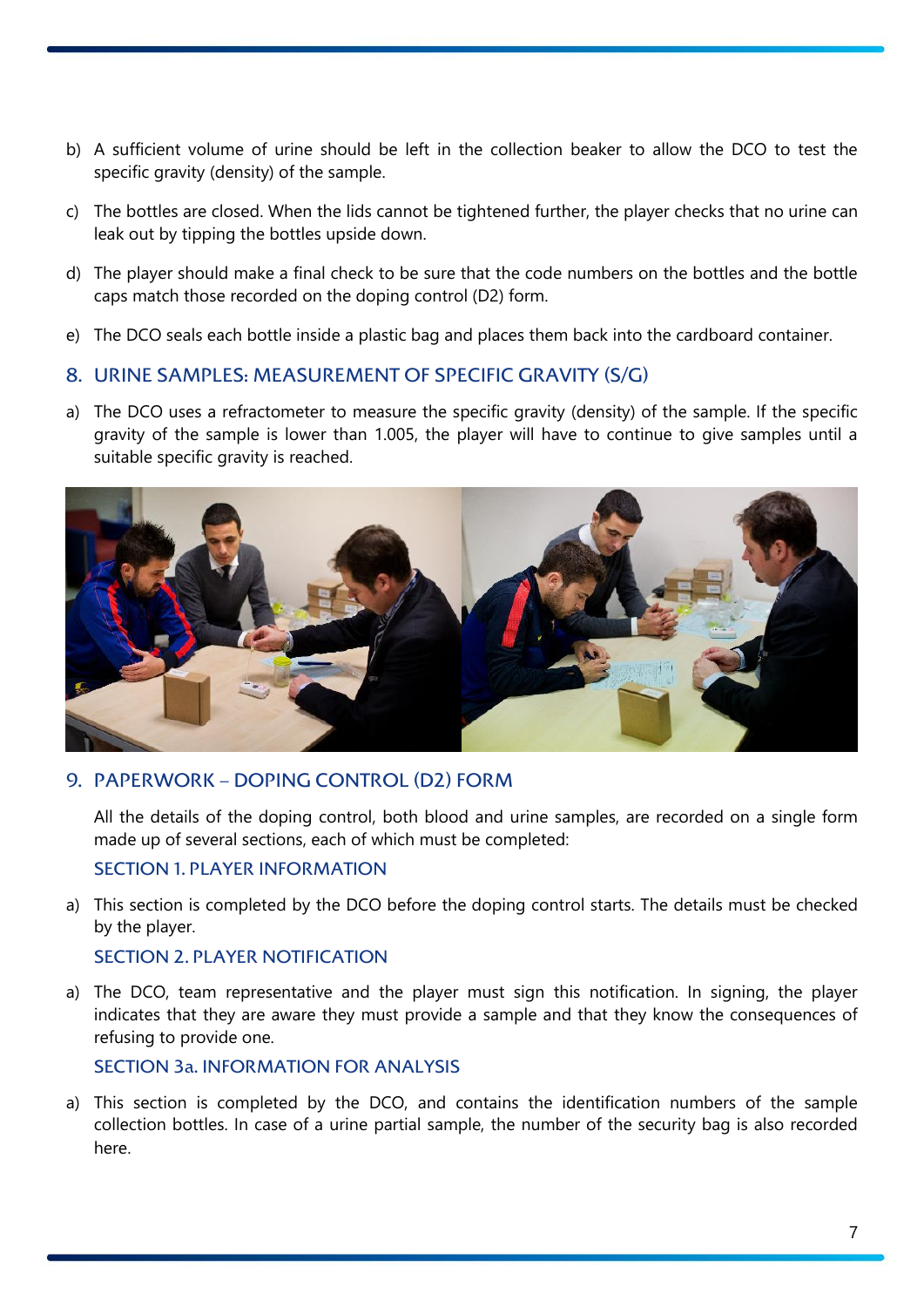### SECTION 3b. DECLARATION OF MEDICATION

a) The doctor must list any medication or supplements the player has taken in the seven days prior to the doping control. If the player is undergoing a blood test the doctor must also list any blood transfusions received by the player in the previous three months.

### CHECKING AND SIGNING THE DOPING CONTROL FORM

- a) At the end of the doping control, the player and the DCO should check that the doping control form has been correctly filled in. The DCO, the team doctor and the player then sign the form.
- b) The player receives their personal copy (the pink part) of the D2 form.

### 10.URINE SAMPLES: PARTIAL SAMPLE PROCEDURE

- a) If the urine sample provided by the player is less than 90ml, the player or the DCO pours the partial sample into the A bottle and closes this bottle with the interim sealing device before replacing the lid. The bottle is then placed back in the cardboard container, and sealed inside the plastic security bag.
- b) The number of the security bag and the quantity of urine collected is written on the doping control (D2) form, which the player then initials.
- c) When ready to provide more urine, the player identifies their initial sample by checking the code number on the security bag against the number on the doping control (D2) form. The player then urinates again into a clean, unused beaker.
- d) The player then selects another new, unused, collection beaker and pours the partial sample from the A bottle into the new collection beaker. The second sample is then added to this until there is a maximum of 100ml in the new beaker.
- e) Once the required volume of at least 90ml is obtained, the testing can continue as from section 7.

# 11. INJURED PLAYERS; RED CARD; PLAYERS REFUSING TO UNDERGO A DOPING **CONTROL**

- a) If a selected player is injured during a match, they are examined by the DCO who determines whether they are fit to complete a doping control. If the DCO considers that the player is not capable, they are replaced with the first selected reserve player. Note that as a general rule, if the player does not need to leave the stadium for immediate medical treatment, they will be required to complete the doping control.
- b) If a player is shown a red card at any time during the match, the player must remain available to undergo a doping control after the match. The player should therefore not leave the stadium before the end of the match.
- c) Refusal to undergo a doping control is a serious doping offence and can lead to a player being banned for four years.